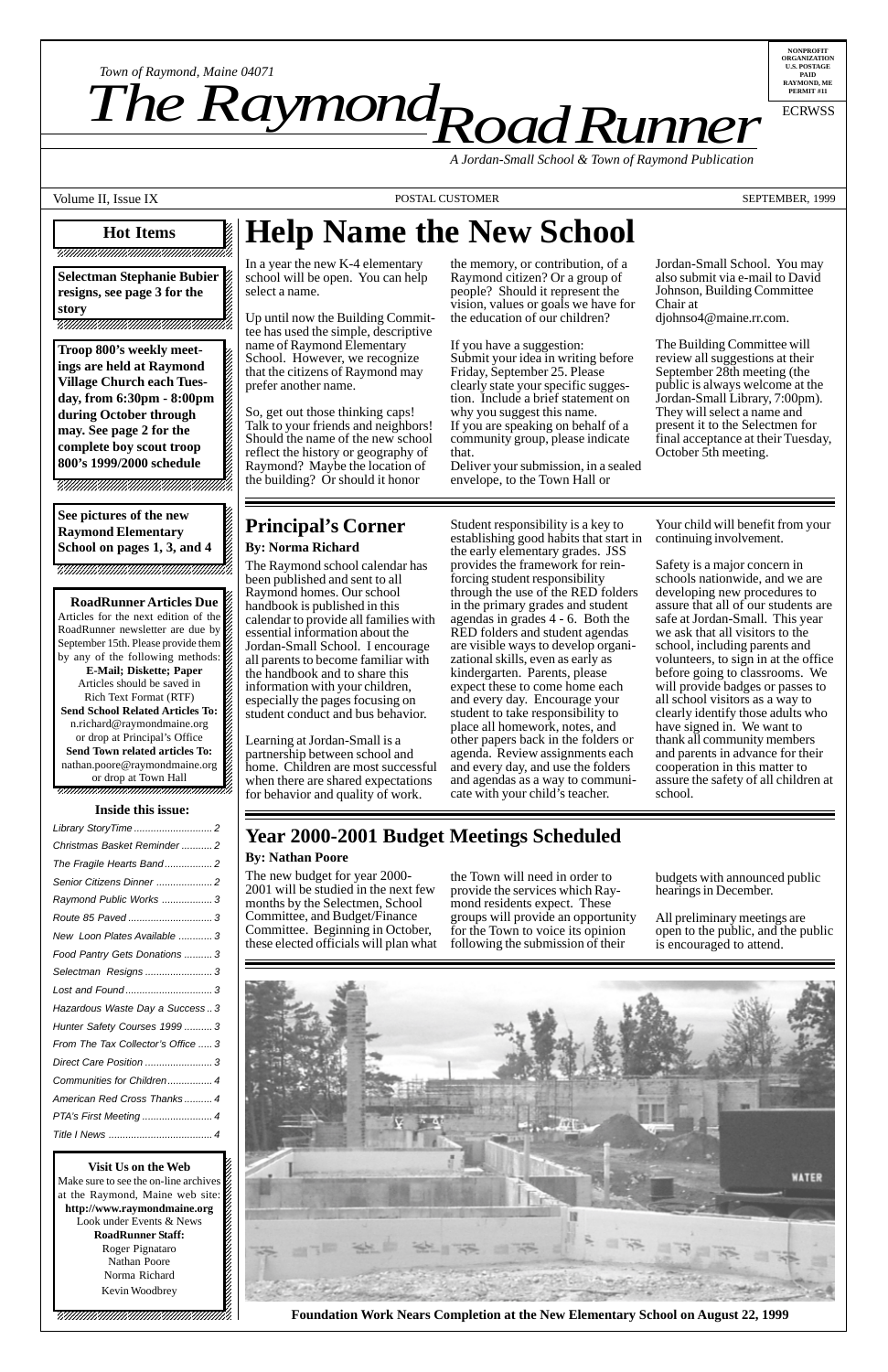| UUPIUI INUI<br>1 U U U<br>$L$ $R$ and meening optication |                                              |                                                                                                      |                                                                    |                                                                                    |                                                                                                                                                   |                                                                                                                               |  |  |
|----------------------------------------------------------|----------------------------------------------|------------------------------------------------------------------------------------------------------|--------------------------------------------------------------------|------------------------------------------------------------------------------------|---------------------------------------------------------------------------------------------------------------------------------------------------|-------------------------------------------------------------------------------------------------------------------------------|--|--|
| <b>SUNDAY</b>                                            | <b>MONDAY</b>                                | <b>TUESDAY</b>                                                                                       | <b>WEDNESDAY</b>                                                   | <b>THURSDAY</b>                                                                    | <b>FRIDAY</b>                                                                                                                                     | <b>SATURDAY</b>                                                                                                               |  |  |
|                                                          |                                              |                                                                                                      | <b>SCHOOL BEGINS</b><br>7:00PM JS<br><b>School Committee</b>       | $\mathbf{2}$<br><b>KINDERGARTEN</b><br>Visit Day<br><b>6:30PM KC</b><br>Lions Club | 3<br><b>NO SCHOOL</b>                                                                                                                             | $\overline{\mathbf{4}}$<br><b>Town Office</b><br><b>Closed for Holday</b>                                                     |  |  |
| 5                                                        | 6<br><b>NO SCHOOL</b>                        | $\overline{7}$<br><b>KINDERGARTEN</b><br>Begins<br>7:00PM TH<br>Selectmen<br><b>Recycling Pickup</b> | 8<br>7:00PM TH<br><b>Planning Board</b><br><b>Recycling Pickup</b> | 9                                                                                  | 10                                                                                                                                                | 11                                                                                                                            |  |  |
| 12                                                       | 13                                           | 14<br>7:00PM TH<br><b>Tassel Top Committee</b>                                                       | 15<br>7:00PM JS<br><b>School Committee</b>                         | 16<br>6:30PM KC<br>Lions Club                                                      | 17                                                                                                                                                | 18                                                                                                                            |  |  |
| 19<br>10:00AM TH<br>Appleals Board<br>Site Walk          | 20<br>7:00PM VL<br><b>Historical Society</b> | 21<br>7:00PM TH<br>Selectmen<br><b>Recycling Pickup</b>                                              | 22<br>7:30PM FB<br>Ladies Auxiliary<br>Recycling Pickup            | 23<br>7:00PM TH<br><b>Cemetery Committee</b>                                       | 24<br>Appeals Board Deadline<br>for October Meeting                                                                                               | 25                                                                                                                            |  |  |
| 26                                                       | 27<br>7:00PM TH<br>Appeals Board             | 28<br>7:00PM JS<br>Conservation<br>Commission                                                        | 29                                                                 | 30                                                                                 | <b>To Be Announced</b><br>7:00PM TH<br><b>Diabetes Meeting</b><br>6:30PM JS<br>Middle School Dev. Com.<br>7:00PM TH<br><b>Recycling Committee</b> | <b>TH=Town Hall</b><br>JS=Jordan-Small<br>KC=Kokatosi Campgnd<br>TG=Town Garage<br>FB=Fire Barn<br><b>VL</b> =Village Library |  |  |

# September 1999 **Events and Meeting Schedule**

### **Boy Scout Troop 800's 1999/2000 Schedule**

Troop 800's weekly meetings are held at Raymond Village Church each Tuesday, from 6:30 PM - 8:00 PM during October through May. September and June meetings are held outdoors at Camp Hinds on Tuesdays. Patrol Leaders meeting and Troop Committee meetings are held on the second Wednesday of each month starting at 6:30 PM also at the Raymond Village Church. Parents are encouraged to attend court of honor ceremonies.

#### **September**

- Skills training theme: Hiking
- Sign-up for Philmont/Seabase
- Election of Scout staff positions: SPL, ASPL, PL's, Scribe, Quartermaster, Guide
- Scout staff training meeting
- 14 End of summer Court of Honor: Awards Presentation at Raymond Village Church
- 18-19 Troop 800 hike and overnight camp at Pleasant Mountain
- 21,23 All Out For Scouting and membership drive at Jordan Small School

#### **October**

- Skills training themes: Preparation for camping, The Patrol Method
- TBA Troop Service Project: Fall Clean-up at Raymond Village Church
- 15-17 District Camporee-Sebago Lake State Park

#### **November**

- Skills training themes: Native Plant and Animal Life
- Troop Service Project: Adopt a site at Camp Hinds Scouting for Food Troop 800's Annual Bean Supper at
- Raymond Village Church-benefits Troop fund. 13 Troop 800 cold weather hike-location TBA

#### **December**

Skills training themes: First Aid, Safety, Firemanship Troop 800's Annual Holiday Wreath Sale-benefits Troop fund

- and Scouts Summer Camp Tuition 11 Winter Camp at Camp Hinds-Cabins!
- 14 End of fall Court of Honor: Awards Presentation

#### **January**

- Skills training themes: Computer Science, Communications, Klondike Derby Preparation
- 9, 17 Scout Ski Days-Sunday River and Shawnee Peak
- 22 Troop Swim

#### **February**

- Skills training themes: Survival skills, Winter Camping
- 8 Scoutings 90th Anniversary and
- Troop Alumni Gathering
- 12 Klondike Derby
- 13 Scout Ski Day-Sugarloaf
- 19 Troop 800's Annual Chowder Dinner at
- Raymond Village Church-benefits Troop fund. 26-27 Winter Camp-out (tents!) - location TBA

#### **March**

- Skills training themes: Citizenship in the Community/Nation/ World, Parade Drills
- TBA Coast Guard Base Tour-South Portland
- 4 Scout Ski Day-Shawnee Peak

**April**

Skills training themes: Pioneering, Ropes, Personal Fitness

#### Assistance/Participation in Pack 800 Pinewood Derby and Webelos Cross-over.

- 8 Mine Trip: Stowe location-hunt for amethyst! 28 Troop Service Project- Spring Cleanup at
- Raymond Village Church 28 Spring Court of Honor and Parent Dinner at Raymond Village Church

#### **May**

- Skills training themes: Rocketry, Camporee preparation
- 1st Troop 800 Car Wash benefits Troop fund. 19-21 Spring Council wide Camporee - Windsor Fairground
- 27 Troop Bike Hike: Route TBA

#### **June**

- 3 Troop Canoe day trip route TBA
- 17 High Adventure Rafting trip Dead River (Swimming Merit Badge Required)
- TBA Sign up for Camp Bomazeen Leadership Training (August)
- TBA Sign up and Planning meeting for Katahdin High Adventure Hike (Sept.)
- TBA Founders Day Parade March

#### **July**

15 Annual Planning Meeting, Summer Camp Activities Sign up and Barbecue.

#### **August**

Summer Camp at Camp Hinds

*Some activities and/or dates are subject to change. The most up-to-date information can be found at the Boy Scout section of the Raymond website.*

#### **For more information contact:**

Jay Peterson, Scoutmaster,

Tel: 655-2160, e-mail: jpete@pivot.net

or Denise McKay, Troop 800 Committee Chair,

Tel: 655-3954, e-mail: denisemckay@pivot.net Troop 800 is building its physical resources and is

accepting donations of goods or money in addition to our fund-raising events. We need the following equipment to participate effectively in backpacking and camping events:

- 5 small camp stoves and spare fuel canisters (est. \$320)
	- 5 nested cook kits and skillets (est. \$395)
	- 1 dutch oven (est. \$66)
	- 6 gas lamp hook ups and 2 top mount
	- lanterns (est. \$186)
	- 1 trailer to haul patrol boxes and tables (est. \$???)
	- 500' rope (est. \$???)
	- 36 melamine 9' plates, 12oz bowls, mugs (est\$125)
	- Tarps

### **Library StoryTime**

StoryTime at the Library is held on Thursdays at 9:30am. While the stories and projects are geared for 2 to 5 year-olds, children of any age are welcome. StoryTime usually includes 3 books about a related topic, songs and a project. September's theme is Travel: Places to Go and How We Get There.

StoryTime wouldn't be possible without our volunteer readers, so many thanks go to Stephanie Odum, Elizabeth Algeo, and Irene Morris. The library also welcomes new readers Jeff Hoffman and Sandy Wilkas. For more information, or if you'd enjoy helping with reading, songs or projects, call Lori at 655-4277.

### **Christmas Basket Reminder**

### **By: Jane Jordan**

Because the stores are clearing out last year's merchandise at the end of summer sales, there are toy bargains to be found. This is a good time to pick up a couple of toys (or more) for the Christmas Baskets. If you need room to store anything kept for the Baskets, call Jane Jordan at 655-4412.

## **The Fragile Hearts Band**

The North Windham Union Church is presenting a concert of contemporary Christian music featuring Western Maine's premier Christian group, *THE FRAGILE HEARTS BAND*, on Saturday evening, September 18th from 7:00 - 9:00 PM. Tickets are \$5.00 in advance and \$6.00 at the door. To get your tickets now, call 892-6142. The North Windham Union Church is located on Route 302 in North Windham.

## **Senior Citizens Dinner**

Menu for Wednesday, September 15, 1999. Please call the school office at 655-4743 for a reservation.

> American Chop Suey Sheperds Pie Warm Yeast Rolls Tossed Salad Apple Crisp & Coffee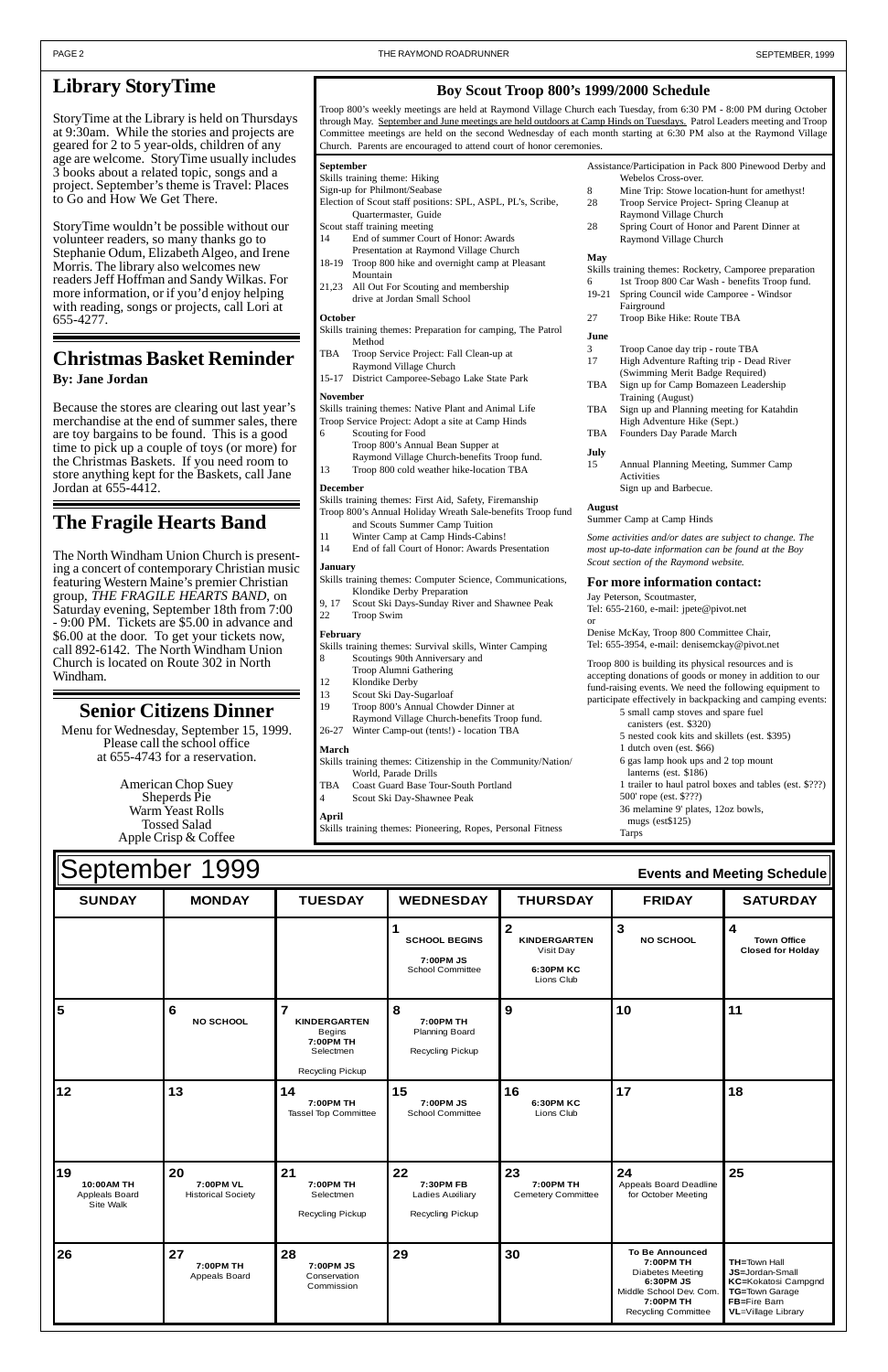### **Raymond Public Works By: Nathan White, Road Commissioner**

Raymond's Public Works Department has been working, though short-handed, on various projects, which include the improvement of Deep Cove Road. The Selectmen have just given their permission to have part of North Raymond Road surveyed so that improvements can be made next year. Public Works is also planning road striping, ditching and brush cutting where needed before winter arrives.

The Fire Police have been instrumental along with Public Works in getting the road signs up for the road name changes from the E911 requirement. It will be an ongoing process until all signs are in compliance.

### **Route 85 Paved**

**By: Nathan White, Road Commissioner**

In July the Maine Department of Transportation paved most of Webbs Mills Road (Route 85). The section between Mill Street and Gore Road was not done because the MDOT is planning to rebuild that part next year. Not wanting to destroy the new asphalt after only a few months wear, the Selectmen asked the Town Manager to see if the money to be spent on the top coat could be saved to go into the project next year and have a more complete rehab done. The State agreed and by this time next year the entire route should be improved and should allow a few more years service before it has to be done again.

The idea of a bicycle path is still being discussed but at this time is still too expensive to consider.

### **Selectman Stephanie Bubier Resigns**

### **By: Nathan Poore, Town Manager**

July 20th was Stephanie Bubier's last meeting with the Raymond Selectmen. The Board of Selectmen and the Town will miss Ms. Bubier's help and guidance. She has served on the Board since July of 1995 and was Chairperson since the summer of 1997. Ms. Bubier also served on the Planning Board during the 1980's. Until her departure, she was a life long resident.

Ms. Bubier resigned her position in Raymond as Selectmen and in Gray as the guidance councilor for Gray-New Gloucester High School in order to pursue her career as a guidance councilor at the Leavitt Area High School. She now resides in Auburn. We wish her the best of luck and thank her for her public service.

### **Hunter Safety Courses are Starting for 1999 By: Louise Lester, Deputy Town Clerk**

On Saturday, August 14<sup>th</sup> the Casco Naples Recycling Facility in Casco hosted a RWS Hazardous Waste Day. All towns covered by Regional Waste Systems of Portland were invited to bring their hazardous waste for disposal. Clean Harbors, a company from Massachusetts, was the carrier and disposer of this waste. Raymond was invited to join because of its cooperative efforts with Casco and Naples in the past.

Hunter Safety courses are beginning so that anyone who wants to obtain a Maine Hunting License who hasn't had one before can be certified. These courses are of interest to anyone who likes to hike or ride in the woods because they cover much more than just firearms. The compass/map reading part of the course is especially informative. There is also a portion dealing with survival in the wilderness. You do not have to be interested in buying a hunting license to attend the courses. The cost of the courses is minimal. Please call the noted people to get more information on a particular course.

Freeport at L.L. Bean: September 2nd, 9th, and 16th from 6 PM to 10 PM. Call 1-888-552-3261.

The Tax bills for the new year (1999-2000) will be mailed toward the end of September after the Selectmen set the mil rate. Any amount of the first half not paid by October 31st will begin accruing interest on November 1<sup>st</sup> and any balance on the second half not paid by April 30<sup>th</sup> will begin accruing interest on May 1st. All taxes must be paid by June  $30<sup>th</sup>$ .

Oxford at Paris Fish & Game Club, Perry Edwards: September 19th from 6 PM to 8 PM, and 21st and 22nd from 9 AM to 4 PM. Call 1-207-743-6290.

Yarmouth at Yarmouth High School, George Fogg: September 28th, October 5th, 12th, 19th, and 26th from 6 PM to 9 PM. Call 1-207-846-6333.

For more information on other possible classes, please call Red Boothby at 1-207-854-4766.

### **Direct Care Position**

Progressive people wanted to work part time or per diem with a 19-year-

old woman with autism and mental retardation.

An idyllic setting in Raymond on a 200 year old, 3 acre farm with gardening, animal care, baking, recycling, and arts and crafts as some of the highlights.

We are looking for people who believe we all have a right to choices and that every one of us has a gift within ourselves to offer others.

Come join us as we assist this young woman and others like her to reach her full potential in a natural home-like setting and with an educated holistic approach to their well being.

When interested, please call 655-3196 any day 6am-10pm for an interview. Please ask for Donna Thibodeau or Jane Gagnier.

### **Food Pantry Gets P.R.O.P. Food Donations By: Diane Goosetree**

The Raymond Food Pantry, a volunteer run organization, is the recipient of dry and canned food products from the Peoples Regional Opportunity Program, Portland. This will greatly enhance the inventory of food available to needy people in Raymond and some surrounding towns. Anyone in need can obtain help through the Pantry for a limited time period. Anyone needing more continuous help can go through our P.R.O.P. representative Maurice



## **Hazardous Waste Day a**

### **Success**

**By: Louise Lester, Deputy Town Clerk**

Raymond residents disposed of approximately 184 gallons of hazardous waste this year. This has become an annual endeavor for the Town, and it is expected that it will continue in the future. Examples of items taken by Clean Harbors were old gasoline, paint thinner, car batteries, oil based paint, road sealer, and asbestos products.

### **New Conservation Loon Plates Available**

**By: Nancy Yates, Deputy Town Clerk**

The Town of Raymond can now offer Loon plates for commercial vehicles, motor homes, and trailers. The cost will be \$20.00 extra the first year and \$15.00 every year thereafter just as the regular Conservation passenger plates have been in the past. The money goes toward conservation efforts made by the State. There

are also Loon Disabled plates available through the Department of Motor Vehicles branch offices. And remember that the University of Maine Plates are also available with the money going into the University of Maine Scholarship fund.

## **From The Tax Collector's Office**

### **By: Donna Lovely**

The Circuit Breaker forms are now available at the Town Hall if you have not received one in the mail. The forms can be filed anytime

until March 1, 2000. You will need to know what you paid in property taxes on October 31, 1998 and April 30, 1999 which is the tax year 1998- 1999.

### **Lost and Found**

Public Works found a gasoline powered brush cutter and a push broom. It apparently fell off the back of a vehicle. If you are missing them, please call Nathan White at 655-7851.

Geoffrey, Portland, 1-800-698-4959 Ext. 308.

PROP Food Distribution by the Raymond Food Pantry at Raymond Town Hall will be Tuesdays from 4:00 PM to 6:00 PM and Fridays from 10:00 am to 12:00 noon. If someone needs emergency help, food can be available during regular Town Hall business hours.

**New Elementary School on August 22, 1999**